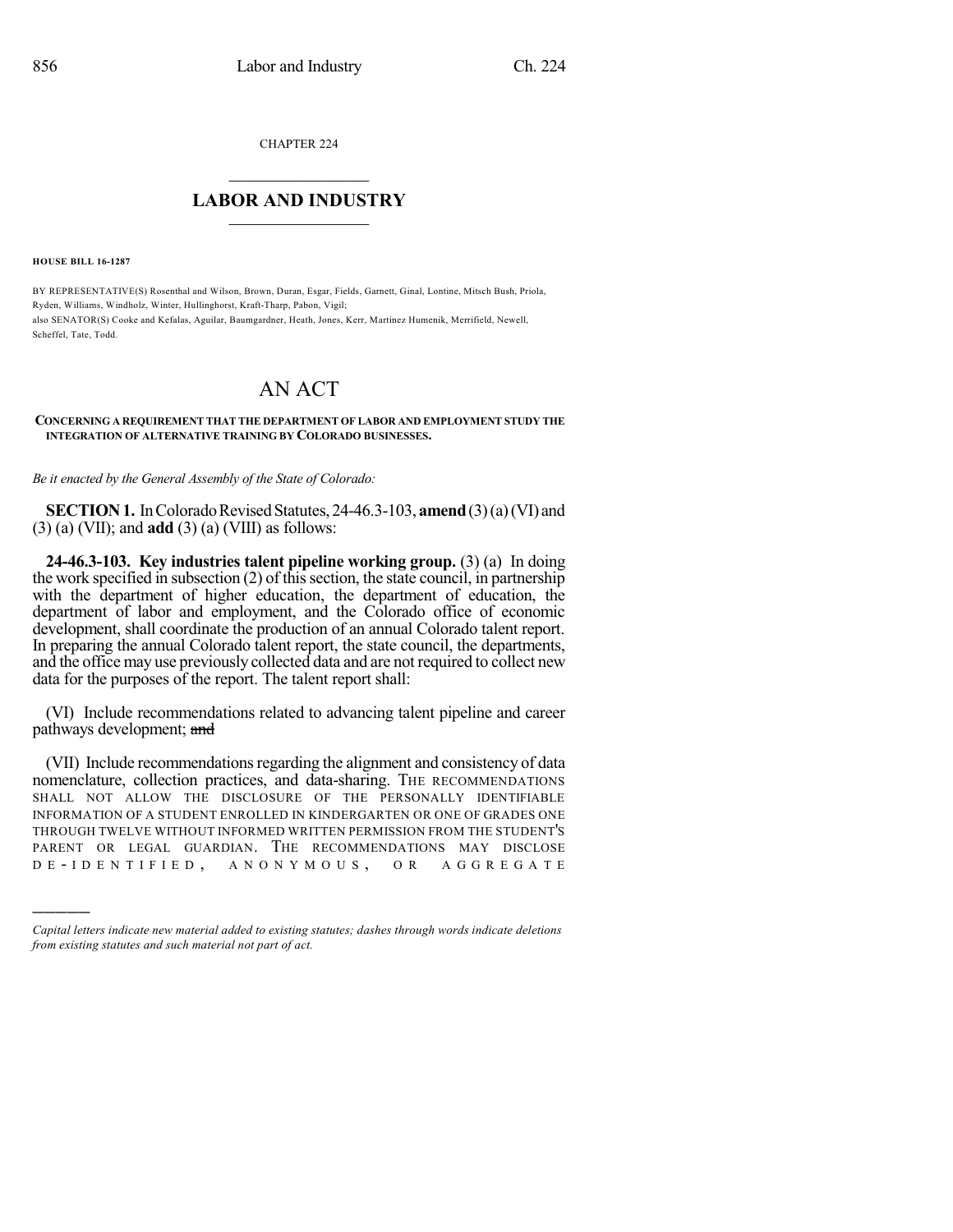## Ch. 224 Labor and Industry 857

KINDERGARTEN-THROUGH-TWELFTH-GRADE STUDENT DATA WITHOUT PERMISSION FROM A PARENT OR LEGAL GUARDIAN.

(VIII) INCLUDE THE REPORT AND RECOMMENDATIONS FROM THE DEPARTMENT OF LABOR AND EMPLOYMENT REGARDING PRE-APPRENTICESHIP AND APPRENTICESHIP IN COLORADO, PREPARED AS REQUIRED BY SECTION 8-15-101, C.R.S.

**SECTION 2.** In Colorado Revised Statutes, **recreate and reenact, with amendments,** article 15 of title 8 as follows:

**8-15-101. Pre-apprenticeship and apprenticeship study - report and recommendations- definitions- repeal.** (1) NOT LATER THAN JULY 1, 2017, THE DEPARTMENT SHALL REVIEW EMPLOYER AND EMPLOYEE REQUIREMENTS, SERVICES, PROCESSES, BENEFITS, AND OTHER REGULATIONS WITHIN THE DEPARTMENT THAT MAY IMPACT THE ESTABLISHMENT OR INTEGRATION OF PRE-APPRENTICESHIPS AND APPRENTICESHIPS INTO COLORADO BUSINESSES, INCLUDING BUT NOT LIMITED TO A REVIEW OF EXISTING RULES OF THE FOLLOWING DIVISIONS IN THE DEPARTMENT:

(a) THE DIVISION OF UNEMPLOYMENT INSURANCE;

(b) THE DIVISION OF WORKERS' COMPENSATION; AND

(c) THE DIVISION OF LABOR.

(2) AFTER COMPLETING THE REVIEW REQUIRED BY SUBSECTION (1) OF THIS SECTION, THE DEPARTMENT SHALL PREPARE A REPORT AND ASSOCIATED RECOMMENDATIONS.

(3) AFTER ALLOWING FOR A PERIOD OF PUBLIC COMMENT OF NOT FEWER THAN FIFTEEN DAYS, THE DEPARTMENT SHALL SUBMIT THE REPORT AND RECOMMENDATIONS TO:

(a) THE SENATE COMMITTEE ON BUSINESS, LABOR, AND TECHNOLOGY OR ITS SUCCESSOR COMMITTEE;

(b) THE HOUSE OF REPRESENTATIVES COMMITTEE ON BUSINESS AFFAIRS AND LABOR OR ITS SUCCESSOR COMMITTEE; AND

(c) THE STATE WORK FORCE DEVELOPMENT COUNCIL FOR INCLUSION IN THE ANNUAL COLORADO TALENT REPORT, DESCRIBED IN SECTION 24-46.3-103 (3) (a), C.R.S.

(4) FOR PURPOSES OF THIS SECTION:

(a) "DEPARTMENT" MEANS THE DEPARTMENT OF LABOR AND EMPLOYMENT.

(b) "PRE-APPRENTICESHIP AND APPRENTICESHIP"MEANS A PROGRAM AS DEFINED BY THE STATE COUNCIL, THE DEPARTMENT, OR THE UNITED STATES DEPARTMENT OF LABOR.

(5) THIS SECTION IS REPEALED, EFFECTIVE JULY 1, 2017.